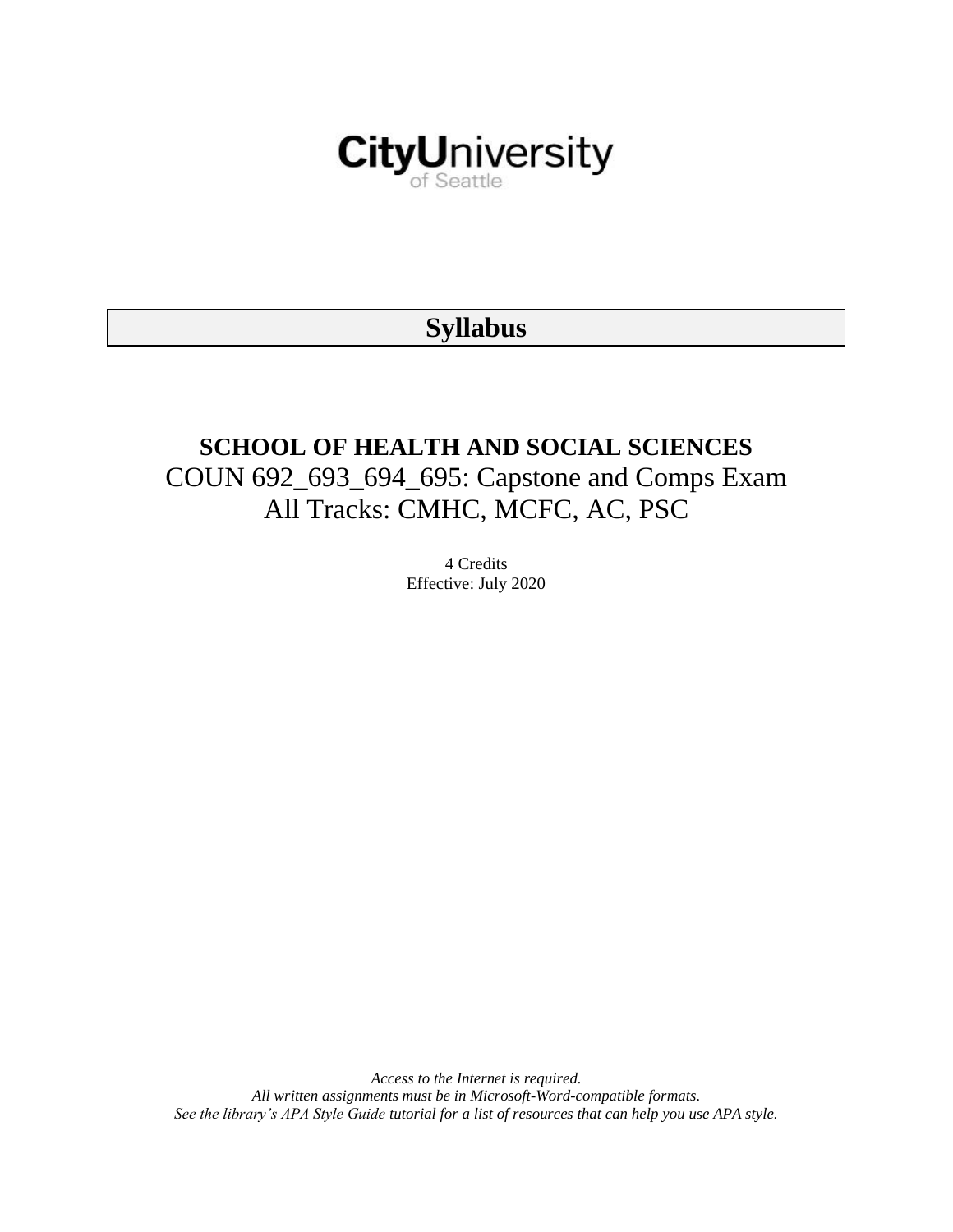# **FACULTY**

Faculty Name: FACULTY NAME

Contact Information: CONTACT INFORMATION

### [INSTRUCTOR MAY INSERT PERSONAL MESSAGE IF DESIRED]

# **COURSE DESCRIPTION**

The Master of Arts in Counseling program follows a developmental sequence in preparing counselors for work in schools, agencies, medical settings, chemical dependency treatment facilities, and private practice. Prior to completing their program of study, students will submit a capstone project and complete a summative assessment of learning.

Methods of instruction primarily feature: in-class face-to-face learning, with some additional asynchronous online work.

# **COURSE RESOURCES**

American Psychological Association (2020). *Publication Manual of the American Psychological Association (7th Ed).* American Psychological Association.

American Psychological Association (2020). *Publication Manual of the American Psychological Association (7th Ed).* American Psychological Association.

Required and recommended resources to complete coursework and assignments are also found on the course [Reading List.](https://nam03.safelinks.protection.outlook.com/?url=https%3A%2F%2Fcityu.alma.exlibrisgroup.com%2Fleganto%2Flogin%3Fauth%3DSAML&data=04%7C01%7CMMara%40cityu.edu%7C70673ce0fe0144040eda08d87472e204%7Cb3fa96d9f5154662add763d854e39e63%7C1%7C0%7C637387384066198115%7CUnknown%7CTWFpbGZsb3d8eyJWIjoiMC4wLjAwMDAiLCJQIjoiV2luMzIiLCJBTiI6Ik1haWwiLCJXVCI6Mn0%3D%7C1000&sdata=JbwP%2Fm5Q%2BMgIUWa%2FXceos%2BoiLv0DX%2B%2FL%2BNGNMbX9P8E%3D&reserved=0) The reading list can be found under Course Information in Blackboard as well as from the library homepage.

Note: Required resources that must be purchased by the student are tagged "Purchase from a vendor of your choosing." Required resources with a direct link, "Available through CityU Library", are available at no cost to students.

# **COURSE OUTCOMES (COs)**

This course will prepare students to:

- a) Understand the role and process of the professional counselor advocating on behalf of the profession.
- b) Understand effective strategies to support client advocacy and influence public policy and government relations on local, state, and national levels to enhance equity, increase funding, and promote programs that affect the practice of clinical mental health counseling.
- c) Analyze and use data to increase the effectiveness of clinical mental health counseling (including marriage, couple, and family counseling, professional school counseling, and addictions counseling) interventions and programs.
- d) Develop measurable outcomes for clinical mental health counseling (including marriage, couple, and family counseling, professional school counseling, and addictions counseling) programs, interventions, and treatments.
- e) Understand the management of mental health services and programs, including areas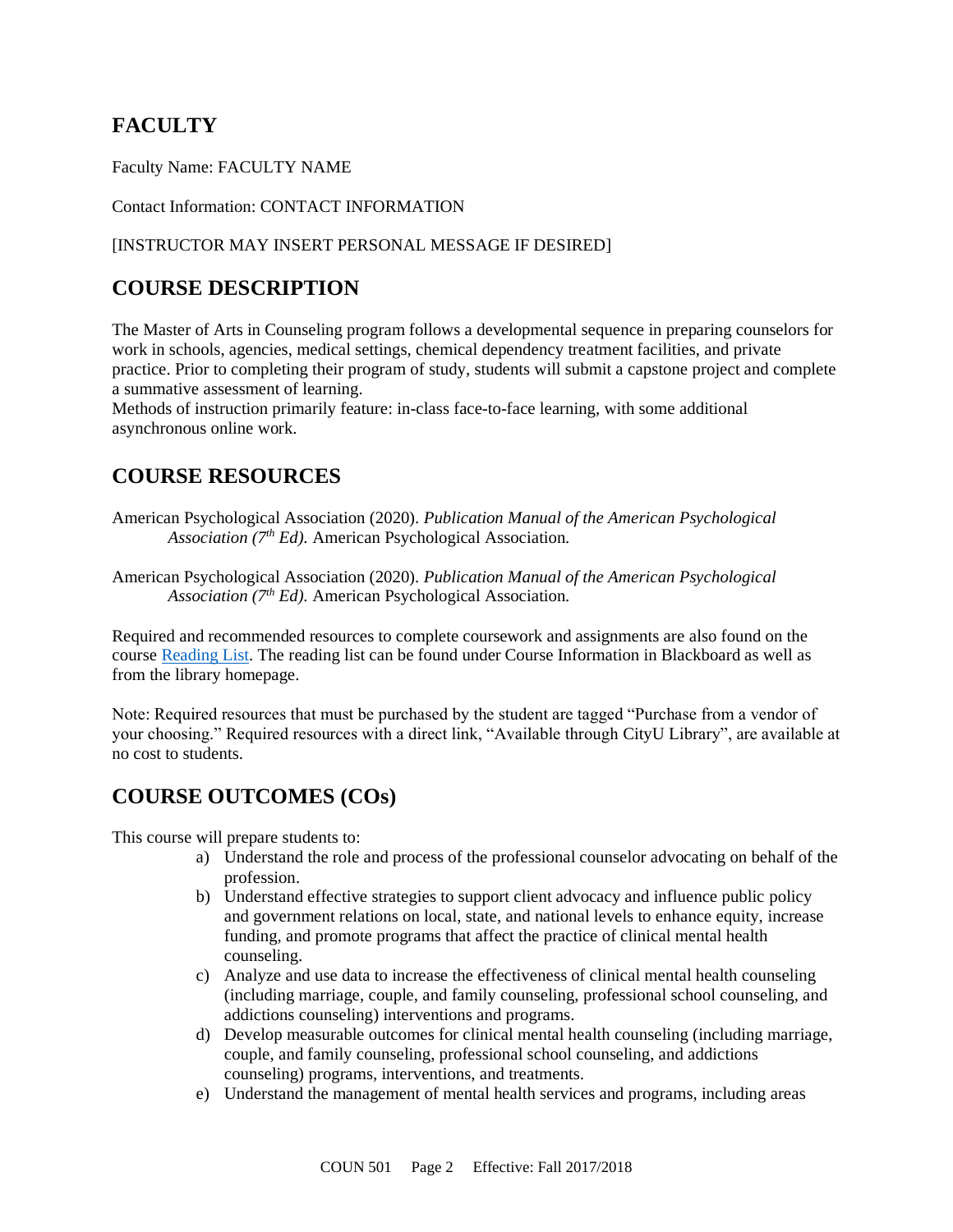such as administration, finance, and accountability.

f) Demonstrate understanding of the CACREP Common Core Areas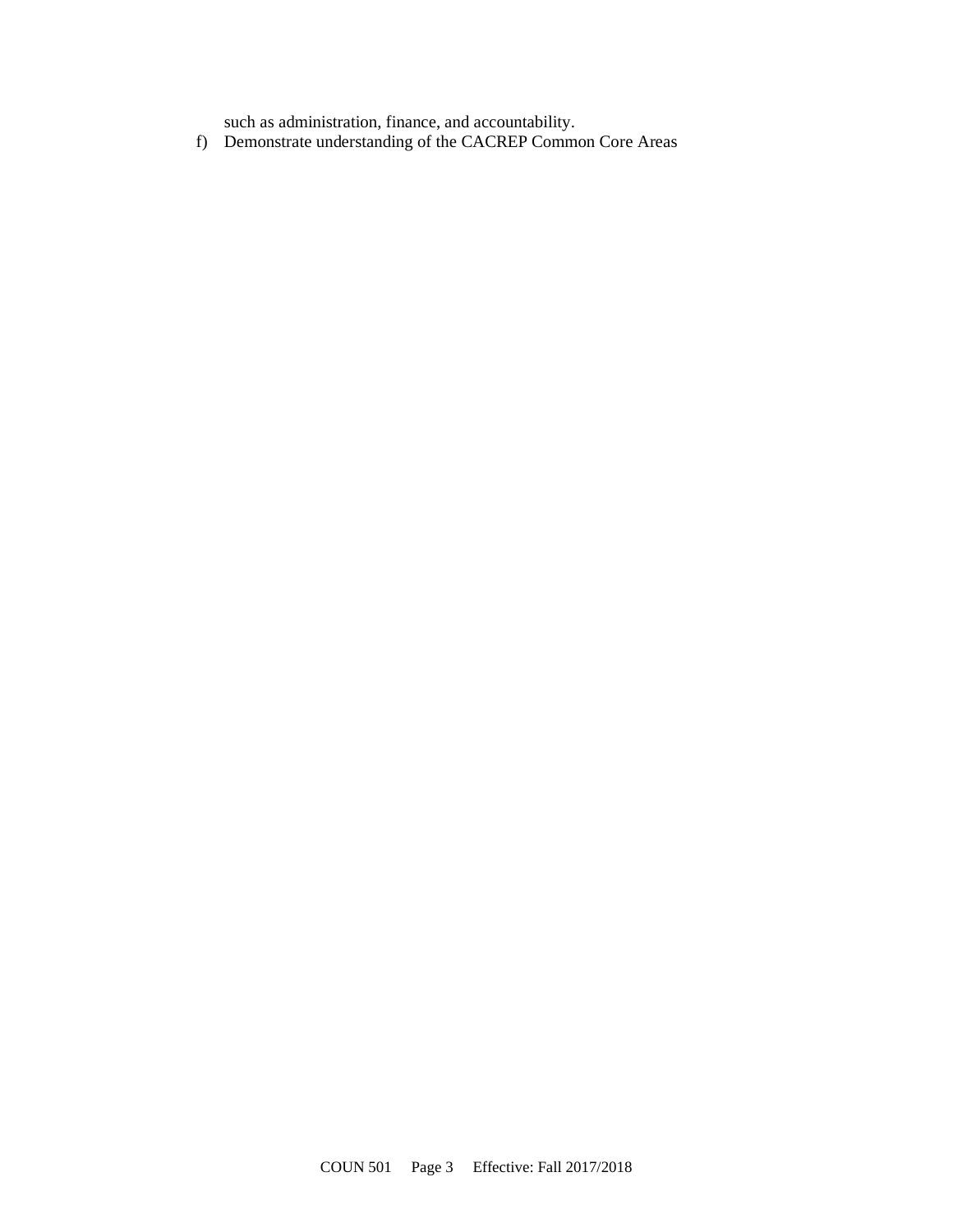# **PROGRAM LEARNING OUTCOMES (PLOs)**

### **1. Professional Counseling Orientation and Ethical Practice**

Demonstrates understanding and applies professional ethical standards including clear and appropriate relationships with clients, colleagues, and the community.

### **2. Social and Cultural Diversity**

Collaborates with people of diverse ethnicity, culture, gender identity, sexual identity, physical ability, religious beliefs, and socioeconomic status through a lens of social justice and advocacy.

### **3. Human Growth and Development**

Develops understanding and awareness into what impacts personal development through a lens of resiliency and wellness for clients across the lifespan.

### **4. Career Development**

Demonstrates knowledge and working application of career development in counseling practice.

### **5. Counseling and Helping Relationships**

Establishes and maintains effective counseling relationships, and employs theoretically grounded counseling techniques.

### **6. Group Counseling and Group Work**

Applies methods, skills, and other group approaches in a multicultural society using theories of group counseling, principles of group dynamics, facilitation styles, and direct experiences.

### **7. Assessment and Testing**

Gathers information to assess needs and next steps in the counseling process, including assessment for suicide/homicide risk and reporting requirements for abuse/ neglect of vulnerable populations.

### **8. Research and Program Evaluation**

Locates resources and critically evaluates research related to core areas of counseling to incorporate into clinical practice.

### **9. Social Justice**

Demonstrates systemic understanding of the role of counselors in promoting social justice for the wellbeing of the greater community.

### **Specialty Areas:**

### **10. Addiction Counseling**

Demonstrates knowledge and abilities to identify presenting symptoms and differential diagnoses including co-occurring disorders incorporated into the American Society of Addiction Medicine (ASAM) six-dimensional assessment model with appropriate theoretical-based treatment planning including interventions for projected outcomes.

### **11. Clinical Mental Health Counseling**

Applies counseling theory to client presenting problems and diagnoses, including co-occurring disorders, with appropriate theoretical-based treatment planning and interventions for projected outcomes.

### **12. Marriage, Couple, and Family Counseling**

Applies family systems theory to client(s) presenting problems and diagnoses.

### **13. Professional School Counseling**

Demonstrates understanding and application of collaborative work with school and community resources to implement a K-12 comprehensive counseling program.

(Note: KPI-F: Formative/First Assessment, KPI-S: Summative/Second Assessment; where applicable)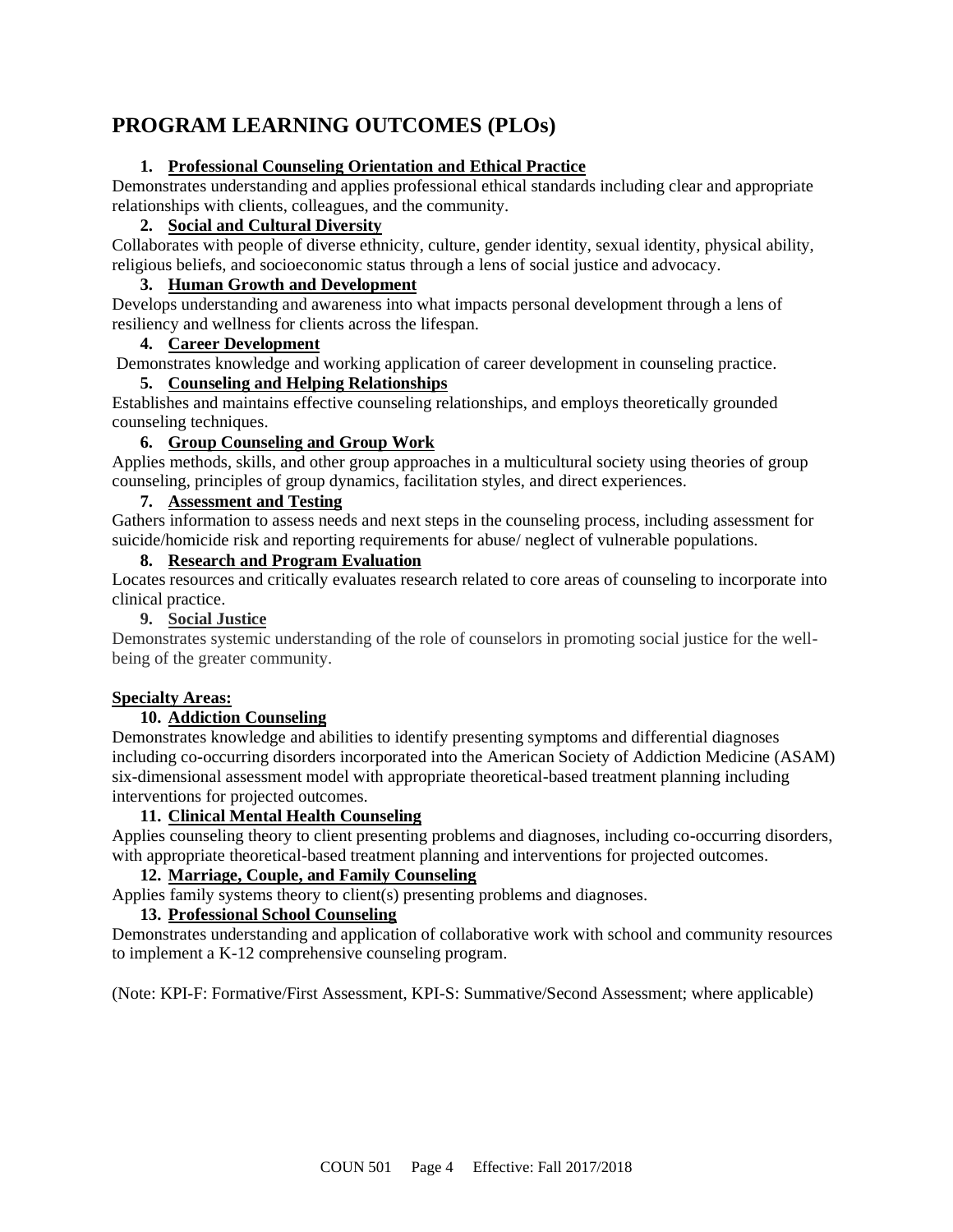# **CACREP STANDARDS**

CACREP Entry Standards: Section 2. F.

- 2.c. Multicultural counseling competencies
- 8.c. Needs assessments
- 8.d. Development of outcome measures for counseling programs
- 8.e. Evaluation of counseling interventions and programs

CMHC Specialty

- None
- MCFC Specialty
	- None
- AC Specialty
	- None

### PSC Specialty

- 1.d. Models of school-based collaboration and consultation
- 1.e. Assessments specific to P-12 education
- 2.a. School counselor roles as leaders, advocates, and systems change agents in P-12 schools
- 2.b. School counselor roles in consultation with families, P-12 and postsecondary school personnel, and community agencies
- 2.d. School counselor roles in school leadership and multidiscipliniary teams
- 3.b. Design and evaluation of school counseling programs
- 3.l. Techniques to foster collaboration and teamwork within schools
- 3.n. Use of accountability data to inform decision making
- 3.o. Use of data to advocate for programs and students

### **Course Objectives Matrix:**

| Course Activity/Assignment   | $\cos$         | <b>PLOs</b> |           |             | CACREPCACREPCACREPCACREPCACREP |    |            |
|------------------------------|----------------|-------------|-----------|-------------|--------------------------------|----|------------|
|                              |                |             | Core      | <b>CMHC</b> | <b>MCFC</b>                    | AC | <b>PSC</b> |
| Assign $1 -$ Action<br>1.    | $a)$ , b), c), | 9 (KPI-S),  |           |             |                                |    | 1.d, 1.e,  |
| Research Proj                | $d$ ), e)      | 13 (KPI-    | 2.c, 8.c, |             |                                |    | 2.a, 2.b,  |
|                              |                | S)          | 8.d, 8.e. |             |                                |    | 2.d, 3.b,  |
|                              |                |             |           |             |                                |    | 3.1, 3.n,  |
|                              |                |             |           |             |                                |    | 3.0        |
| Assign $2-$<br>2.            | e)             |             | 5.j.      |             |                                |    |            |
| <b>Reflection Paper</b>      |                |             |           |             |                                |    |            |
| <b>Required Course</b><br>3. |                |             |           |             |                                |    |            |
| Activities:                  |                |             |           |             |                                |    |            |
| a. Career                    |                | $4$ (KPI-S) |           |             |                                |    |            |
| ACA Sub-<br>b.               |                |             |           |             |                                |    |            |
| <b>Divisions</b>             |                |             |           |             |                                |    |            |
| Core Areas: 1-8              | $f$ )          |             |           |             |                                |    |            |
|                              |                |             |           |             |                                |    |            |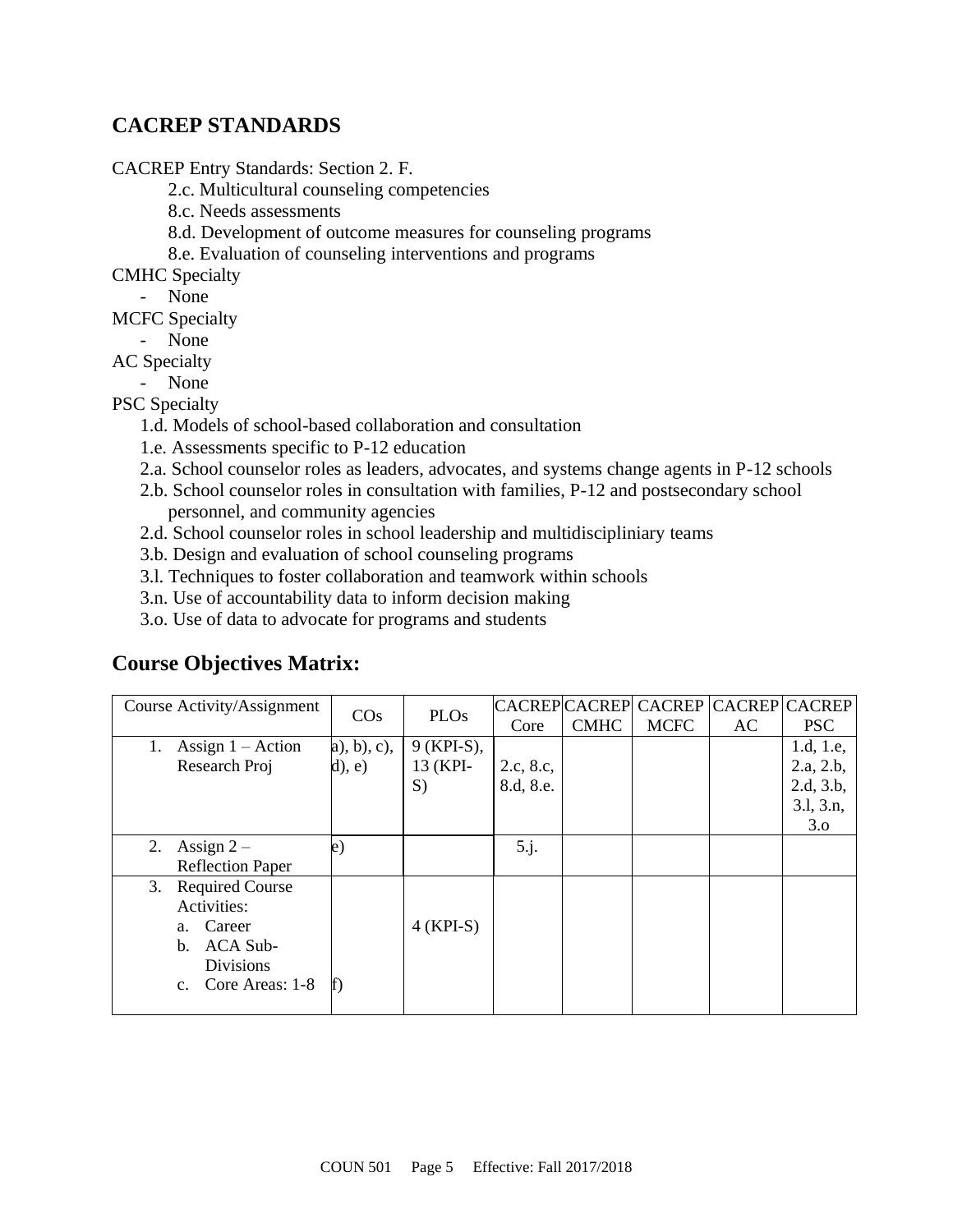# **Course Schedule**

| Weeks/Date | Topic/Activity | <b>Readings before</b><br>class | <b>Class Activity</b> | <b>Assignments</b> |
|------------|----------------|---------------------------------|-----------------------|--------------------|
| Week 1     |                |                                 | <b>Class TBD</b>      |                    |
| Week 2     |                |                                 | <b>Class TBD</b>      |                    |
| Week 3     |                |                                 | <b>Class TBD</b>      |                    |
| Week 4     |                |                                 | <b>Class TBD</b>      |                    |
| Week 5     |                |                                 | <b>Class TBD</b>      |                    |
| Week 6     |                |                                 | <b>Class TBD</b>      |                    |

Standards met with required course readings, in-class discussions, and class activities: CO: n/a  $PLO: n/a$ CACREP Core: n/a CMHC: n/a MCFC: n/a AC: n/a PSC: n/a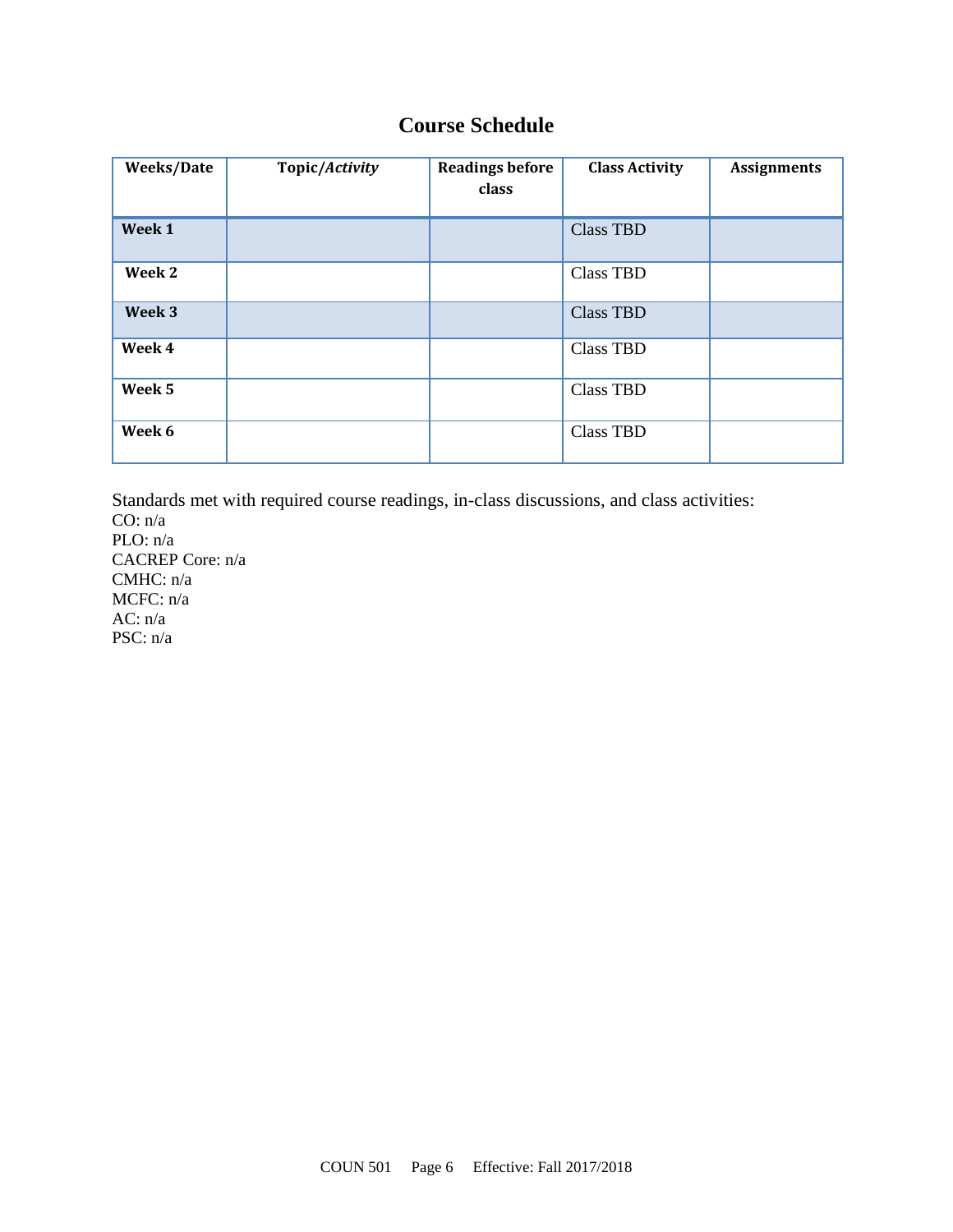### **OVERVIEW OF COURSE GRADING**

The grades earned for the course will be derived using City University of Seattle's decimal grading system, based on the following:

| <b>Overview of Required Assignments</b> | <b>Points</b> |
|-----------------------------------------|---------------|
| Assign 1: Action Research Project       | 600           |
| Assign 2: Reflection Paper              | 200           |
| Course Activities                       | 200           |
| <b>TOTAL</b>                            | 1000          |

# **SPECIFICS OF COURSE ASSIGNMENTS**

The instructor will provide grading rubrics with more detail as to how this assignment will be graded.

### **Assign 1: Action Research Project (600 points)**

 $\overline{CO: a)$ , b), c), d), e) PLO: 9 (KPI-S), 13 (KPI-S) CACREP Core: 2.c, 8.c, 8.d, 8.e CMHC: n/a MCFC: n/a AC:  $n/a$ PSC: 1.d, 1.e, 2.a, 2.b, 2.d, 3.b, 3.l, 3.n, 3.o

### Course Guide Description:

As a final component of students' clinical training, they must complete a capstone project. Through this project, students are to demonstrate the ability to explore, develop, and establish an evaluation process related to Collaboration, Advocacy, Leadership, and Systemic Change. Specifically, students will identify a social justice issue related to their specialty area clinical work (e.g. Clinical Mental Health Counseling, Marriage, Couple and Family counseling, Professional School Counseling and Addictions Counseling). Related to this social justice issue, students will conduct a review of the literature pertaining to this issue, evaluate local, state, and federal policy pertaining to the issue, design an action-research plan to explore the issue, developing measurable outcomes and describing data collection and analysis strategies, and how these will be used to increase the effectiveness of counseling interventions and programs. For the Professional School Counseling specialty track students, they must implement and ASCA National Model related to these themes of Collaboration, Advocacy, Leadership, and Systemic Change.

### Detailed Description:

Students will identify a social justice issue related to their specialty area clinical work, conduct a review of the literature pertaining to this issue, evaluate local, state, and federal policy pertaining to the issue, design an action-research plan to explore the issue, developing measurable outcomes and describing data collection and analysis strategies, and how these will be used to increase the effectiveness of counseling interventions and programs.

Related to this project, students will provide a written professional paper and an oral report. The written body portion of this project will be 15-25 pages, using APA professional writing style and formatting. The Oral report will be a 10-15 minute presentation on their action research project. Students are expected to cite at least 10 references in support of their project.

Students will be allowed to work in pairs/triads for this project. They must collaborate with a professional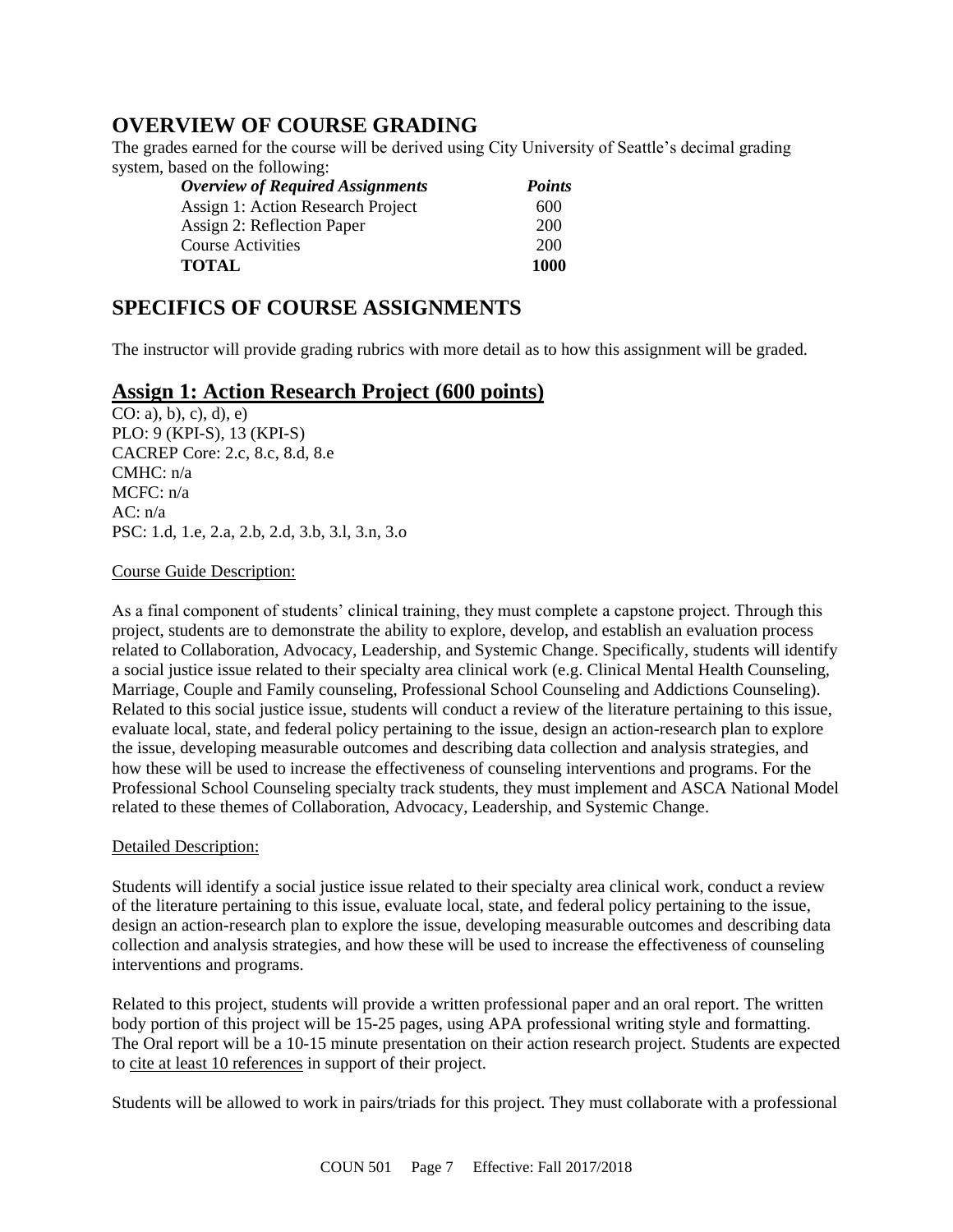mentor counselor in the field as well as other members of the professional community (other counselors, teachers – school settings, and staff) to review data and identify a setting need or gap in counseling services for that specific environment (e.g. school settings: attendance, academic achievement, or behavior; agency setting: clinical or case management services). The final research product can be an individual or group presentation and paper.

### **The paper is expected to comprise the following elements**:

I. Introduction to Action Research and Advocacy. Students provide a description and analysis of:

1) The role and process of the professional counselor advocating on behalf of the profession;

2) The principles of mental health, including prevention, intervention, consultation, education, and advocacy, as well and the operation of programs and networks that promote mental health in a multicultural society and/or multicultural school setting.

II. Presenting Problem. Students provide a description and analysis of the social justice issue (e.g., homelessness) from his or her clinical work. Students provide evidence and support, by describing their own experiences from clinical work (practica, internships, other employment).

III. Literature Review. Students conduct a review of the literature (historical and current) pertaining to this issue. Students also evaluate local, state, and federal policy pertaining to the issue. Students provide a description and analysis of:

1) The effect of local, state, and national policies, programs, and services on diverse family systems;

2) Effective strategies to support client advocacy and influence public policy and government relations on local, state, and national levels to enhance equity, increase funding, and promote programs that affect the practice of professional counseling;

3) Research findings that could be used to inform counseling practice related to this issue.

IV. Methodology. Students develop a SMART (Specific, Measurable, Achievable, Results-Focused and Time Bound) goal(s) and action research plan to explore the issue. The goal(s) and plan will further include: developing measurable outcomes, describing data collection and analysis strategies, and articulating how these will be used to increase the effectiveness of counseling interventions and programs.

This paper will be evaluated on coherence of content, style and mechanics, adherence to APA Professional Writing, and student demonstration of the aligned MAC Program Outcomes and 2016 CACREP Standards.

### **The 10-15 minute in-class presentation must include the following**:

The in-class presentation will cover the above information, highlighting the key components in each of the above four areas. Students may provide hand-out materials in addition to their PowerPoint presentation. The presentation must be constructed and presented as if doing a formal presentation to the administrator(s) of the agency and/or school setting.

### **Assign 2: Reflection Paper (200 points)**

 $\overline{CO$ : e) PLO: n/a CACREP Core: 5.j CMHC: n/a MCFC: n/a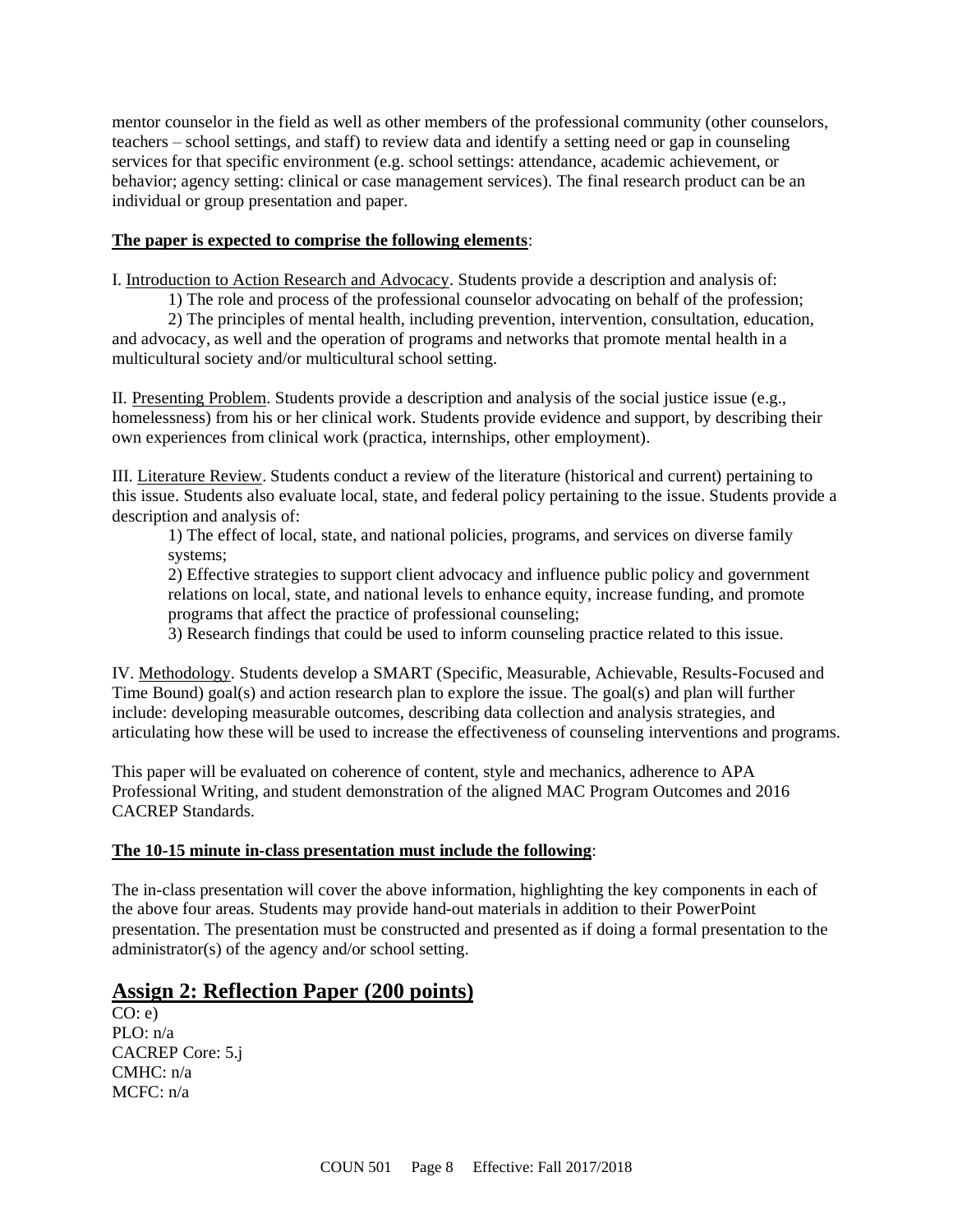#### AC: n/a PSC: n/a

#### Course Guide Description:

Students will write a brief (5-8 pages) reflection paper regarding their personal and professional growth across the time it took them to complete their master's degree. They will include a plan for engaging in opportunities for future personal and professional growth and development.

Additionally, students must provide their understanding of management of mental health services and programs related specifically to their clinical specialty area (Clinical Mental Health Counseling; Marriage, Couple, and Family counseling; Professional School Counseling; and Addictions Counseling). Include areas such as administration, finance, and accountability in this section of the paper.

#### Guide Detailed Description:

Students will write a brief (5-8 pages) reflection paper regarding their personal and professional growth across the time it took them to complete their master's degree. They will include a plan for engaging in opportunities for future personal and professional growth and development.

This 5-8 page paper will be evaluated on professional writing skills, depth of content and evidentiary support of key concepts and factual included information.

### **Course Activities (200 points)**

 $CO: f$ PLO: 4 (KPI-S) CACREP Core: n/a CMHC: n/a MCFC: n/a  $AC: n/a$ PSC: n/a

Class participation through online discussion board (DB) activities is an integral part of this course. Students will participate in five discussion threads throughout this course.

Class participation through online discussion board (DB) activities is an integral part of this course. Three required topics include:

- 1. Career Counseling
- 2. American Counseling Association sub-divisions
- 3. Student's development related to knowledge and skills with CACREP's eight core areas

For five weeks of the course, students will be required to:

1) Post responses to discussion questions in the first three days of the school week (the instructor will clarify when your initial response should be posted);

2) Post two or more thoughtful and topic-relevant comments to responses made by classmates over the school week;

3) Respond to any questions that the instructor has regarding the student's original post by the end of the week.

This assignment will be graded on quality of student posts and follow-up responses (Instructor please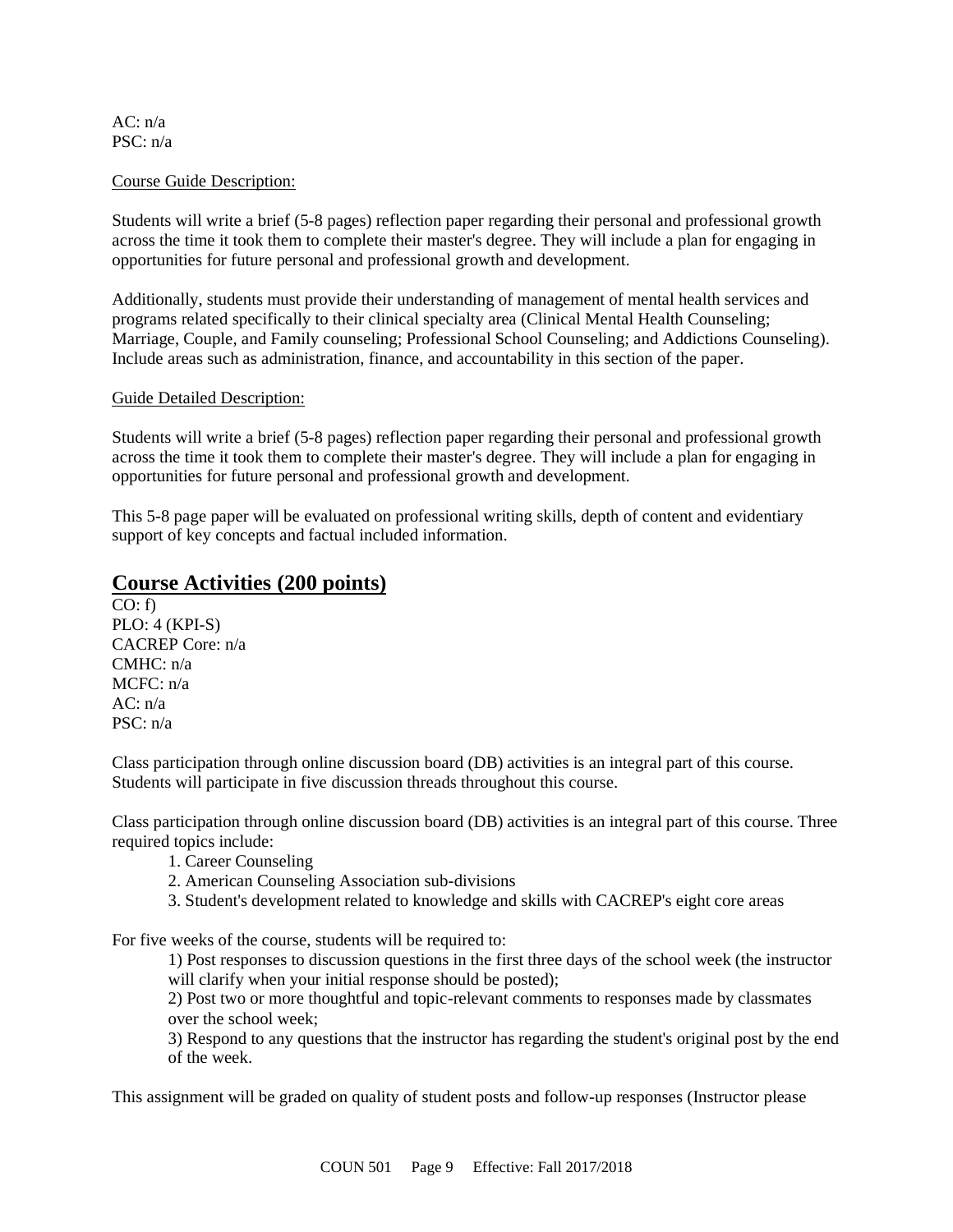note: Highlighted are required, others can be adjusted).

- 1. Action Research Project Topic
- 2. Career Counseling discussion
- 3. Professional Reflection and Future
- 4. Review ACA's Sub-divisions and identify at least one you would be interested in joining and how this could related to your future counseling work
- 5. Explore your comfort with knowledge and skills with each of the eight core areas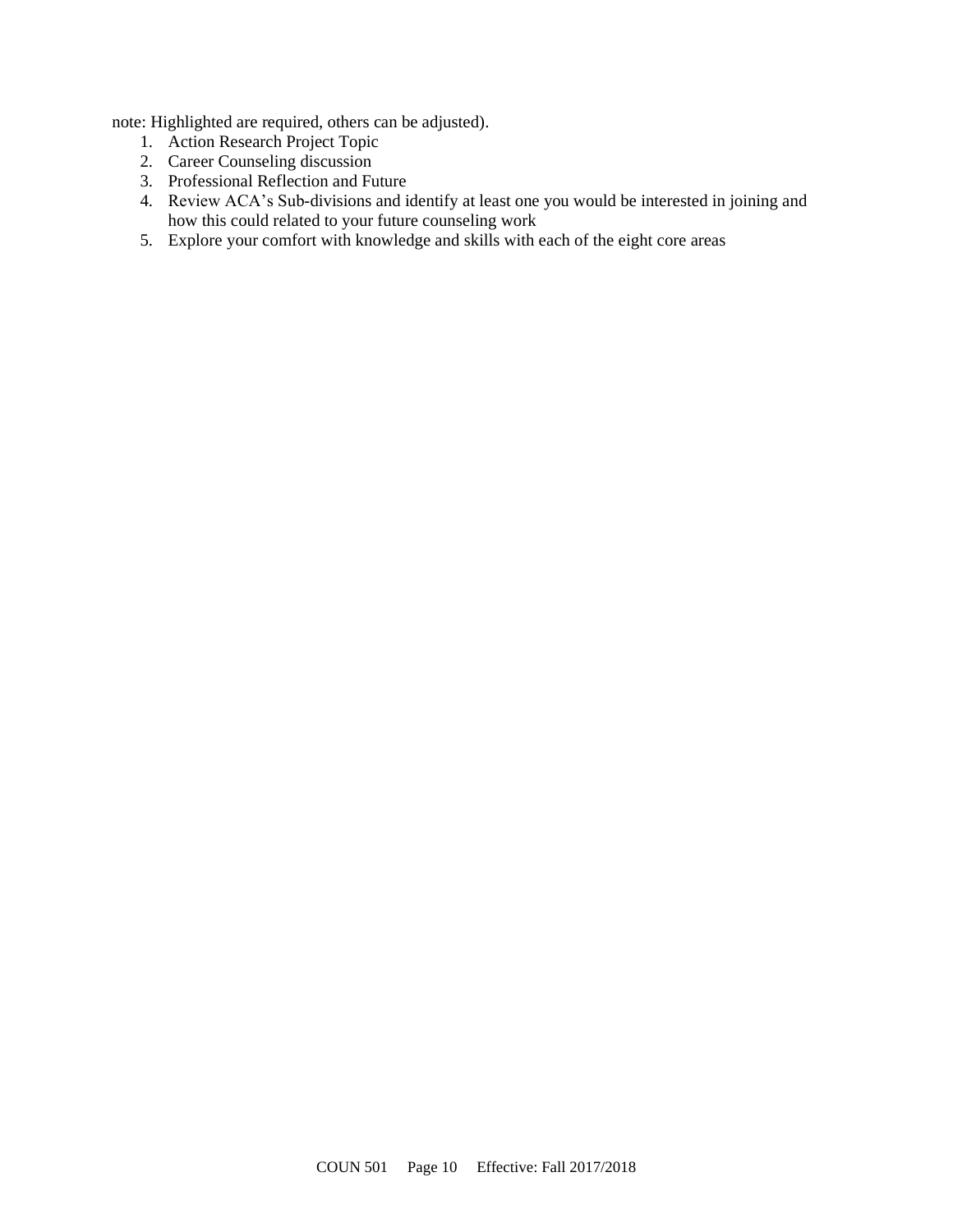# **COURSE POLICIES**

### **Late Assignments**

Per School of Health and Social Sciences, graduate students are required to submit all assignments by the due dates stated in the syllabus. A late assignment is one that is submitted after the due date and time or after any extension has expired.

If circumstances prevent a student from meeting the due date, the student is obliged to contact the instructor and request an extension at least 48 hours prior to the date the assignment is due. Emergency situations will be considered on a case-by-case basis. Being busy, pressured with outside work, or having competing academic commitments are not valid reasons to grant extensions. A student who receives an extension in advance of the due date and abides by the agreement with the instructor is not subject to late penalties.

Without prior arrangement with the instructor, students who submit assignments late will receive a 5 percent deduction in grade each day or part of the day that the assignment is late. For example, if the assignment is submitted two days late, 10 percent of the grade will be deducted.

Coursework received after one week (seven days) will not be graded and will receive a zero grade.

#### OVERVIEW:

- o All assignments are expected to be turned in on time
- $\circ$  5% of the overall grade for the assignment will be deducted each day the paper is late up to 7 days
- o No paper will be accepted 7 days after due date
- o Agreements must be made with the course instructor 48 hours prior to due date for assignment if an exception is to be made

### **Participation**

As future counselors, you are expected to behave in a professional and ethical manner during class time. Students who are unfamiliar with ethical responsibilities are required to review the American Counseling Association's most recent Code of Ethics. This will be made available on request.

With regard to electronic devices: cell phones are to be turned off and texting is not allowed during class time. If you are on call or expecting an emergency phone call, please step out of the classroom in order to respond. Computers are to be used for class-related assignments or note taking only. If computers are used for other purposes (i.e., social communication) then students will be asked to leave class.

### **Professional Writing**

Assignments require error-free writing that uses standard English conventions and logical flow of organization to address topics clearly, completely, and concisely. CityU requires the use of APA style.

# **UNIVERSITY POLICIES**

You are responsible for understanding and adhering to all of City University of Seattle's academic policies. The most current versions of these policies can be found in the University [Catalog](https://www.cityu.edu/catalog/) that is linked from the CityU Web site.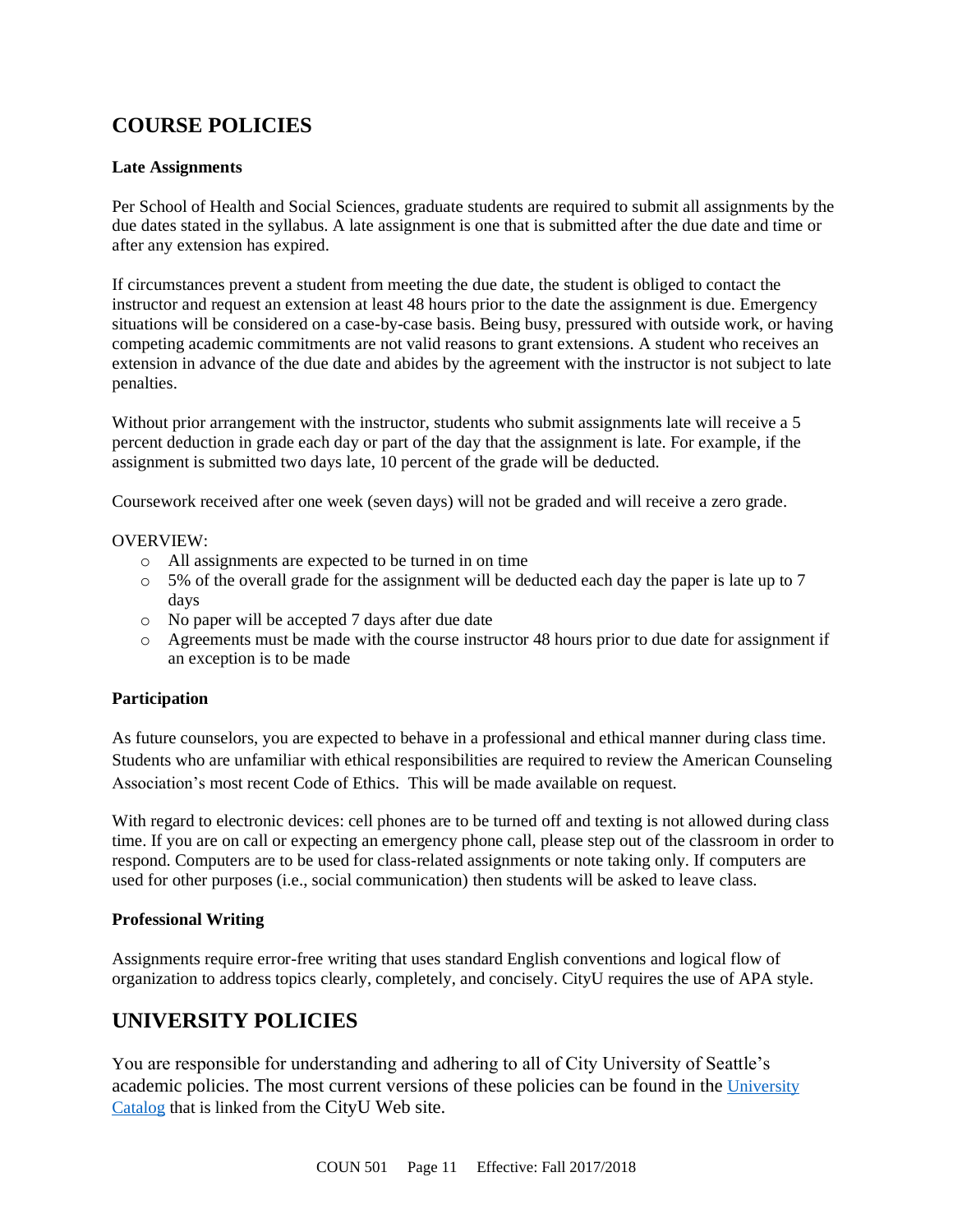### **Non-Discrimination & Prohibition of Sexual Misconduct**

City University of Seattle adheres to all federal, state, and local civil rights laws prohibiting discrimination in employment and education. The University is committed to ensuring that the education environment is bounded by standards of mutual respect and safety and is free from discriminatory practices.

In the U.S., the University is required by Title IX of the Education Amendments of 1972 to ensure that all of its education programs and activities do not discriminate on the basis of sex/gender. Sex include sex, sex stereotypes, gender identity, gender expression, sexual orientation, and pregnancy or parenting status. Sexual harassment, sexual assault, dating and domestic violence, and stalking are forms of sex discrimination, which are prohibited under Title IX and by City University of Seattle policy. City University of Seattle also prohibits retaliation against any person opposing discrimination or participating in any discrimination investigation or complaint process internal or external to the institution. Questions regarding Title IX, including its application and/or concerns about noncompliance, should be directed to the Title IX Coordinator. For a complete copy of the policy or for more information, visit <https://my.cityu.edu/titleix> or contact the Title IX Coordinator.

In Canada, in compliance with the British Columbia Human Rights Code, the Alberta Human Rights Act, WorksafeBC, and the Workers' Compensation Board of Alberta, the University believes that its environment should at all times be supportive and respectful of the dignity and self-esteem of individuals. Discrimination, harassment and bullying conduct, whether through person to person behaviour or via electronic communications such as email or social media is not acceptable and will not be tolerated. As an educational institution, it is our responsibility to cultivate an environment of excellence, equity, mutual respect and to recognize the value and potential of every individual. The University will take all necessary steps to meet or exceed the requirements of the law to prevent discrimination, harassment and bullying. The Respectful Workplace Policy for the prevention of discrimination, harassment and bullying policy and procedure can be found at <https://www.cityu.edu/discover-cityu/about-cityu/> under the Policies section or at <https://www.cityuniversity.ca/about/>.

### **Religious Accommodations**

City University of Seattle has a policy for accommodation of student absences or significant hardship due to reasons of faith or conscience, or for organized religious activities. The University's policy, including more information about how to request an accommodation, is available in the University Catalog and on the my.cityu.edu student portal. Accommodations must be requested by the 20% mark of this course (e.g. day 14 of a ten-week course, day 7 of a 5-week course) using the Religious Accommodations Request Form found on the student dashboard in the my.cityu.edu student portal.

### **Academic Integrity**

Academic integrity in students requires the pursuit of scholarly activity that is free from fraud, deception and unauthorized collaboration with other individuals. Students are responsible for understanding CityU's policy on academic integrity and adhering to its standards in meeting all course requirements. A complete copy of this policy can be found in the University Catalog in the section titled [Academic Integrity Policy](https://www.cityu.edu/catalog/;) under Student Rights & Responsibilities.